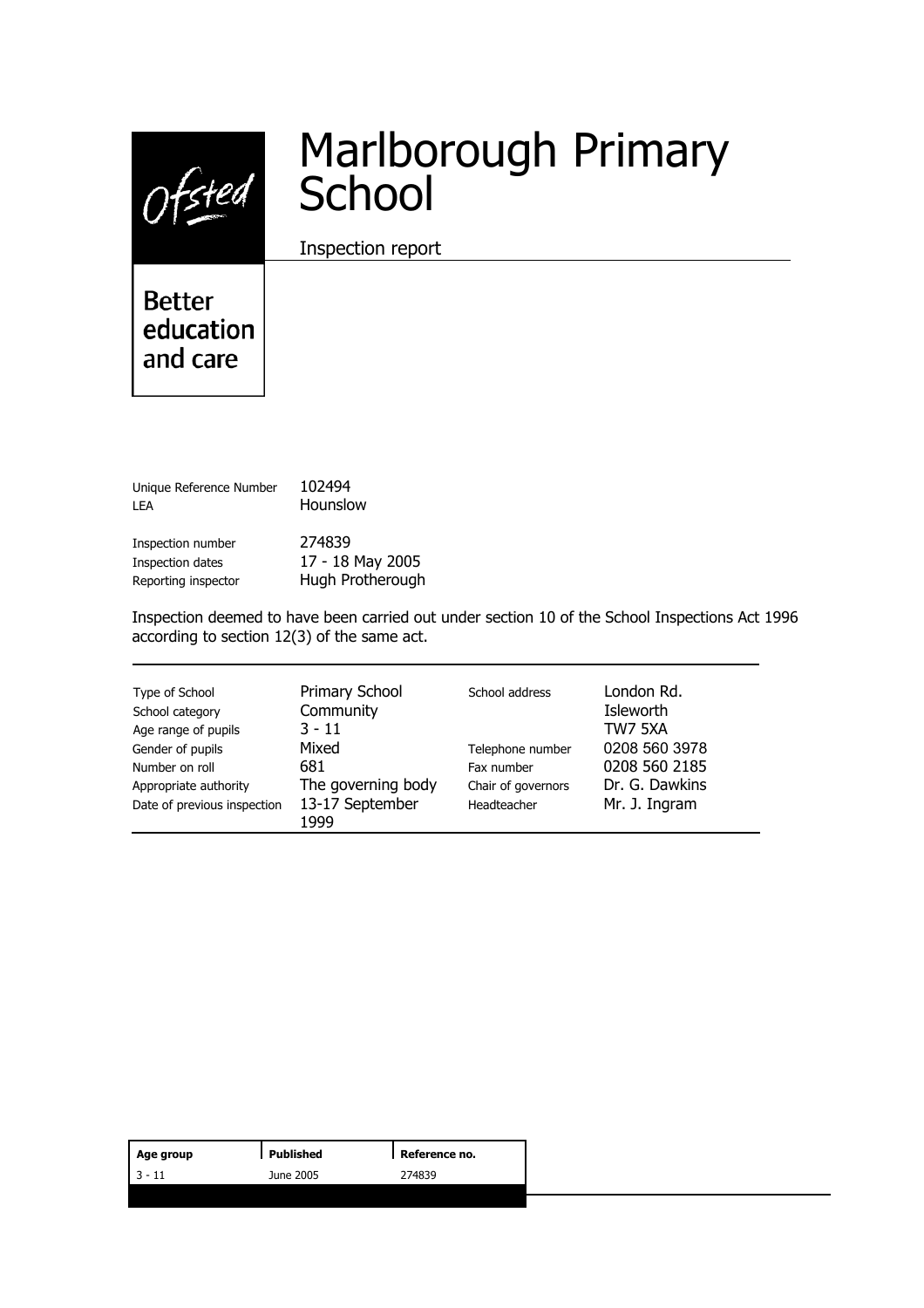© Crown copyright 2005

Website: www.ofsted.gov.uk

This document may be reproduced in whole or in part for non-commercial educational purposes, provided that the information quoted is reproduced without adaptation and the source and date of publication are stated.

Further copies of this report are obtainable from the school. Under the School Inspections Act 1996, the school must provide a copy of this report free of charge to certain categories of people. A charge not exceeding the full cost of reproduction may be made for any other copies supplied.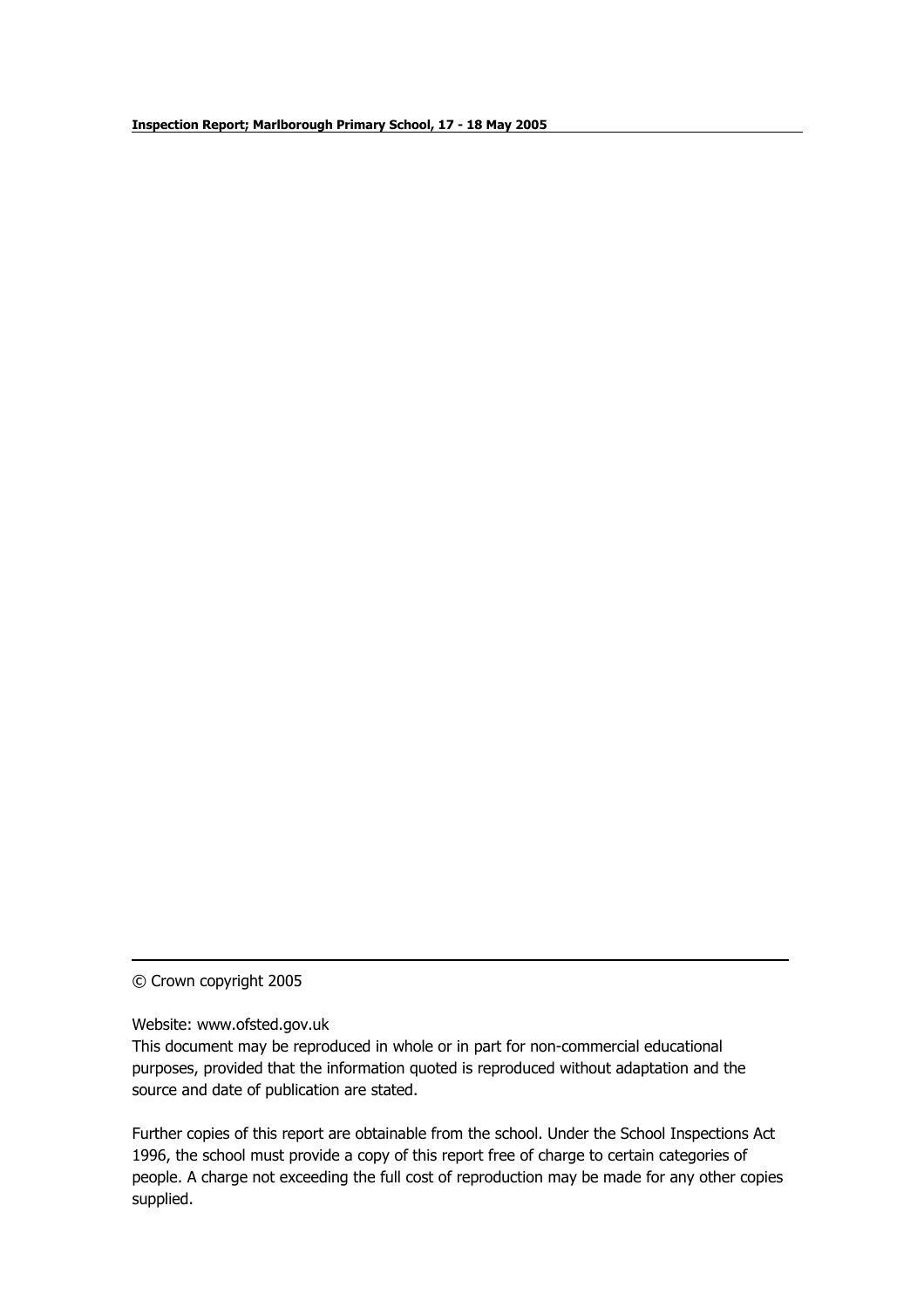# **Introduction**

The inspection was a pilot of the new arrangements for inspection announced by Ofsted in its consultation paper of February 2004. It was carried out with the support and co-operation of Marlborough Primary School and of the local education authority.

The inspection was carried out by four additional inspectors.

# **Description of the school**

Marlborough is a popular primary school for pupils aged three to eleven. It has 681 pupils, the majority of whom are of white British or Asian British backgrounds although many other ethnic groups are represented. Many speak English as an additional language and a significant proportion (12%) are at an early stage of learning English. The number of pupils entitled to free school meals is average as is the number with special educational needs. However, the school also makes provision for pupils with specific learning difficulties and thus the proportion of pupils with statements of special educational needs is well above the national average. The number of pupils arriving at, or leaving, the school at times other than the start and end of the school year is almost double the national picture. The school also experiences a relatively high turnover of teachers each year due to the high cost of living in the area.

# **Key for inspection grades**

| Grade 1 | Outstanding  |
|---------|--------------|
| Grade 2 | Good         |
| Grade 3 | Satisfactory |
| Grade 4 | Inadequate   |
|         |              |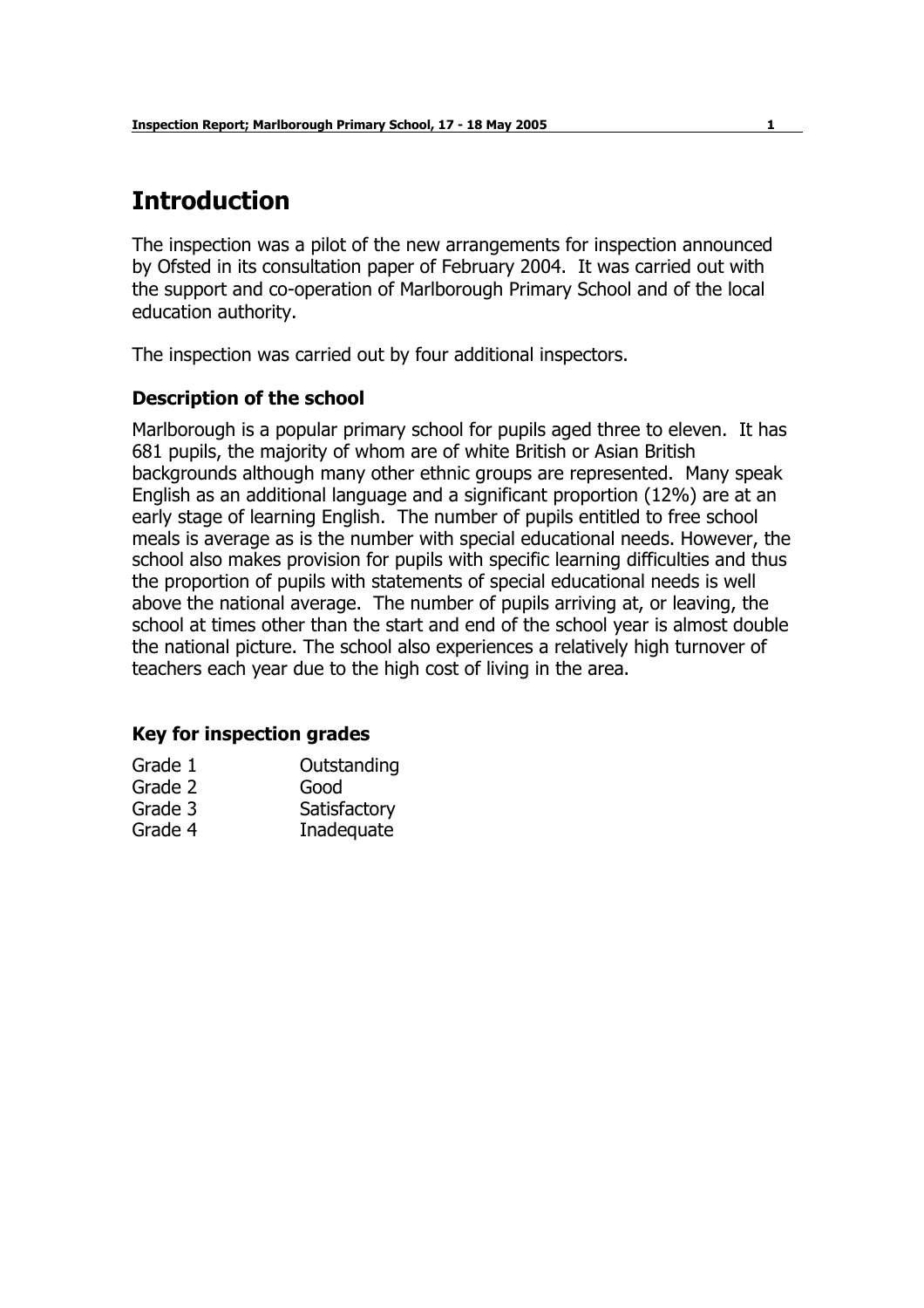# **Overall effectiveness of the school**

Staff, pupils, governors, parents and carers rightly recognise this is an effective school that offers good value for money. There has been a successful response to the vast majority of issues raised in the last inspection report and the school is very well placed to improve still further.

The teachers provide a good quality of education that enthuses the pupils and effectively supports their all round development as citizens of tomorrow. The school is a harmonious, inclusive and considerate community that reflects the teachersí high expectations for good behaviour and hard work. The pupils make good progress in their lessons and achieve well regardless of background or ability.

Despite a recent dip in standards in Year 6 the pupils' results have been in line with those of similar schools. The work of the current Year 6 shows good improvement on the results they achieved in Year 2. The care and support provided for individual pupils are outstanding, especially for those who are vulnerable or who have special educational needs. The Foundation Stage is well led and managed. Children make good progress so that by the age of five the vast majority are on course to reach the expected goals.

The headteacher and senior management team provide strong and effective leadership for the staff team. Their self-evaluation is rigorous, although important aspects such as the monitoring of teaching and learning are not always sufficiently well focussed to support wider school improvement.

# **Grade: 2**

### **What the school should do to improve further**

- Ensure that the monitoring of teaching and learning supports specific school improvement initiatives and informs the training needs of staff
- Develop consistent approaches to the marking and assessment of pupils' work

# **Achievement and standards**

The inspection team agrees with the school that pupils of all abilities and backgrounds achieve well and make good progress. The school has successfully improved the standard of pupils' handwriting and their work in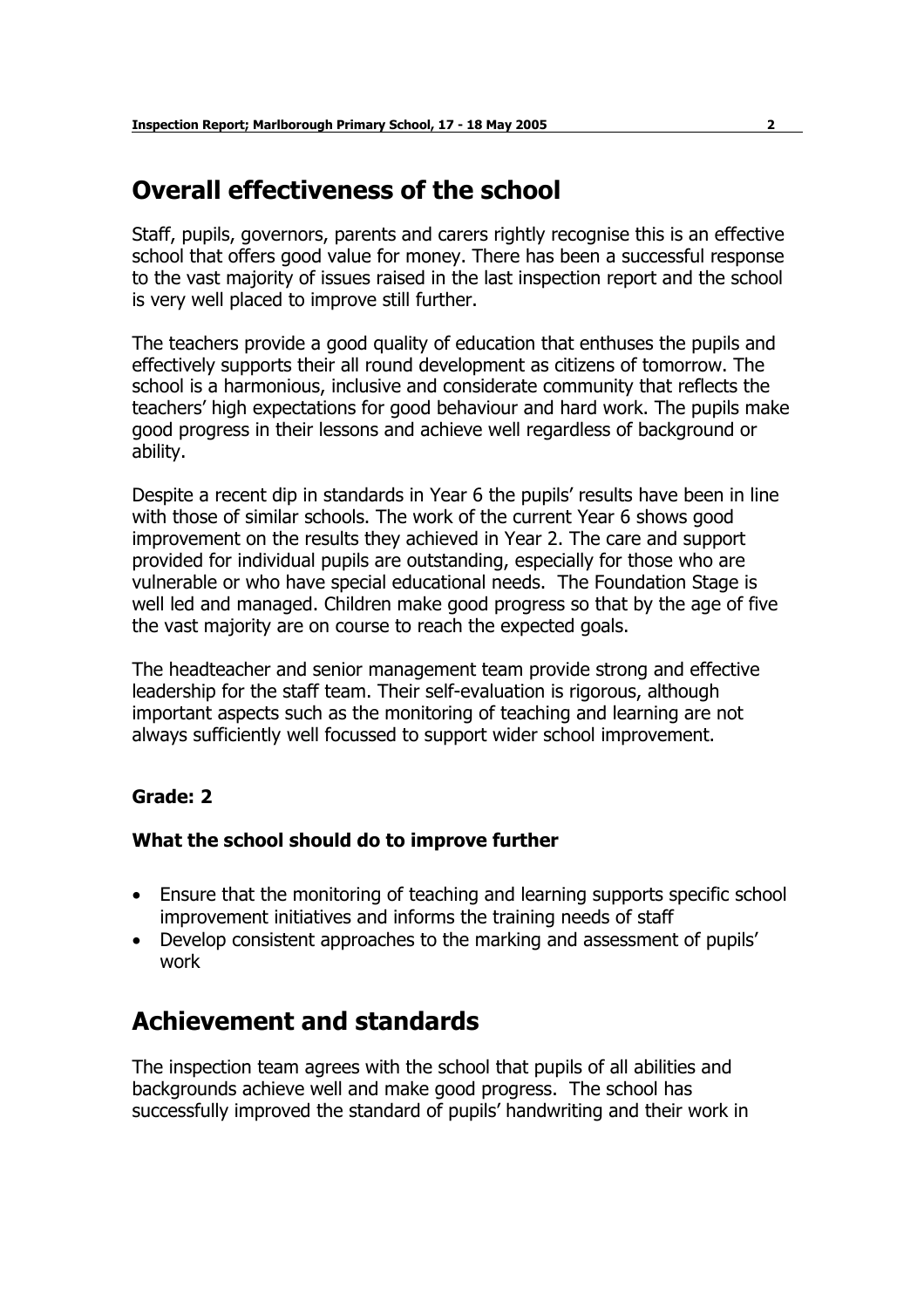design and technology. Inspectors' conversations with pupils throughout the school show that children enjoy their work and are proud of their achievements.

The attainment of children when they first join the nursery covers a broad range but, overall, it is average. All children, including the significant minority who are at the very early stages of learning English, make good progress and are on course to reach the goals expected of them by the end of reception.

Standards in the 2004 tests for seven year olds were well above average in reading and mathematics and above average in writing. The results compared very favourably with similar schools. In comparison with the national picture standards at age eleven have dipped over the past two years to below average in English and average in mathematics and science. However, the inspectors agree with the school's own analysis that the large proportion of pupils with special educational needs depressed the test scores. Closer analysis of the data shows that the pupils made satisfactory progress when compared with the results they achieved in Year 2.

Current standards in English and mathematics are close to the national average, and on the basis of the school's assessment data teaching adds good value to the pupils' prior achievements.

# **Grade: 2**

# **Personal development and well-being**

Although the school judges the pupils' personal development and well-being as good, the inspection team found a harmonious and hard working community where the quality of relationships, behaviour and the pupils' all round development are outstanding.

Pupils' excellent moral and social development is extremely well supported by the school. Pupils show consideration for one another. They feel safe and are confident that they can approach friends and teachers for help and support. They are aware of, and act on events within and outside the school. A good example of this was the bring-and-buy sale organised by the school council, which collected over £600 for Brazilian street children. The pupils took full responsibility for the event including the financial management. The pupils thrive in the rich cultural diversity of their school community and the teachers build successfully on this during worship and in art, music and history.

The pupils' attitudes to learning are excellent. This is evident from their enjoyment of school and the continuing improvement in attendance that is now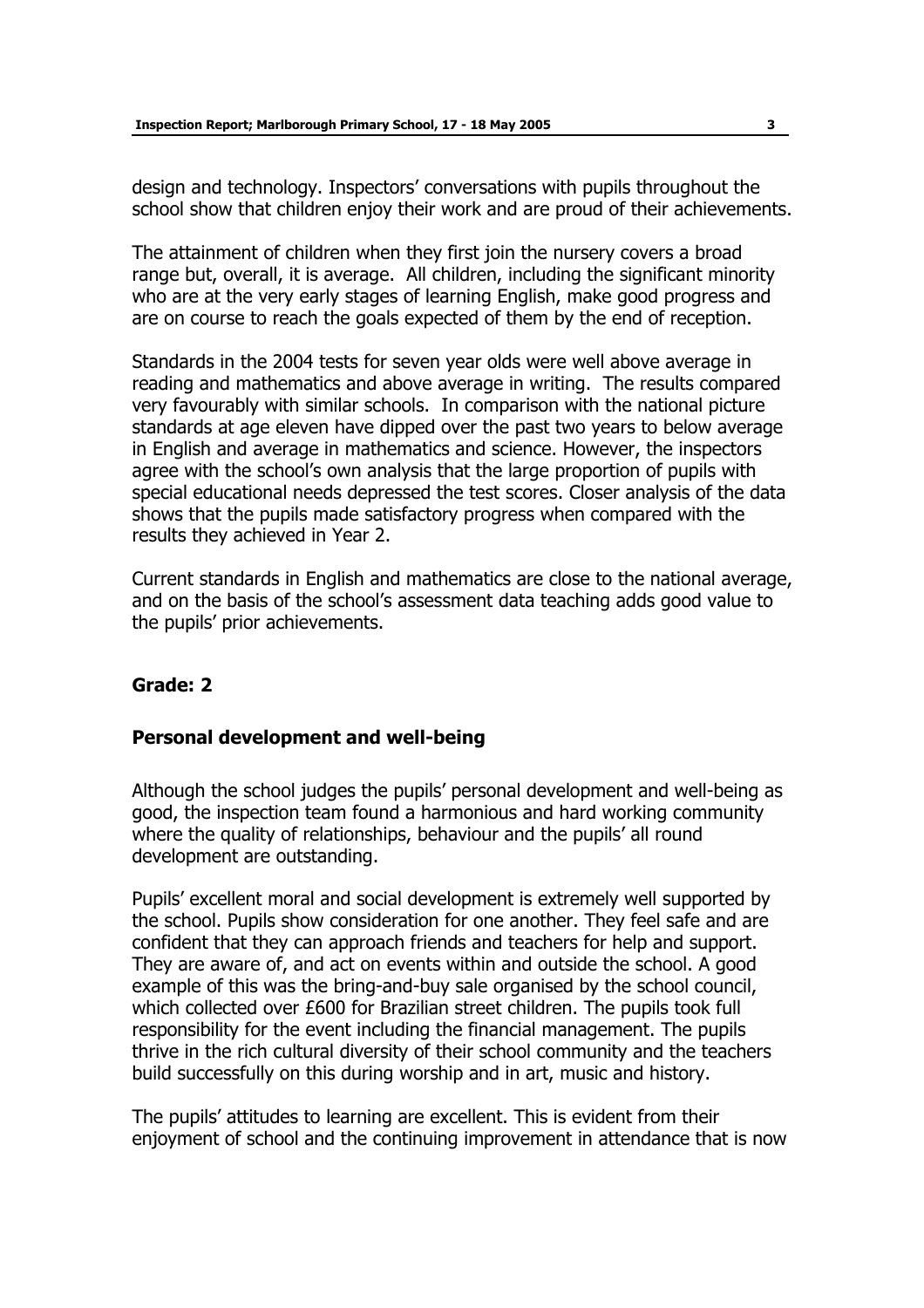securely in line with the national figure. They participate very well in lessons and the many sports-related extra-curricular activities. Pupils are rightly proud of their school and the school council takes its responsibilities seriously. For instance, they have been at the forefront of work reviewing school lunches with a view to ensuring healthier eating choices are available for all.

**Grade: 1** 

# **Quality of provision**

# **Teaching and learning**

Teaching is good and caters well for pupils of all backgrounds and abilities. The children respond positively and learn effectively because lessons are interesting and motivating. Teachers have high expectations of all their pupils, setting a brisk pace for work and demanding that written work is presented neatly. Behaviour is very well managed. The school makes outstanding provision for pupils with learning difficulties and disabilities. Teaching assistants play a vital and effective role in many lessons and there is very good support too for pupils learning English as an additional language.

Lessons are well prepared, explanations are clear and teachers have a good knowledge of the subjects they teach. They are skilled at involving all pupils through careful questioning, paired discussions and group activities. Good use is made of new technologies such as the interactive whiteboards.

Taken overall the assessment of the pupils is satisfactory. The teachers know their pupils very well and have a good appreciation of individual strengths and weaknesses. However, the inspectors agree with the school's own evaluation that the marking of pupilsí work currently lacks consistency and does not always relate clearly to the range of individual improvement targets set for different groups of pupils. The recent introduction of pupil self-assessment is an important first step on the road to improvement.

Teaching for pupils in the unit for those with specific learning difficulties is outstanding and the individual programmes of work are closely tailored to each individual.

### **Grade: 2**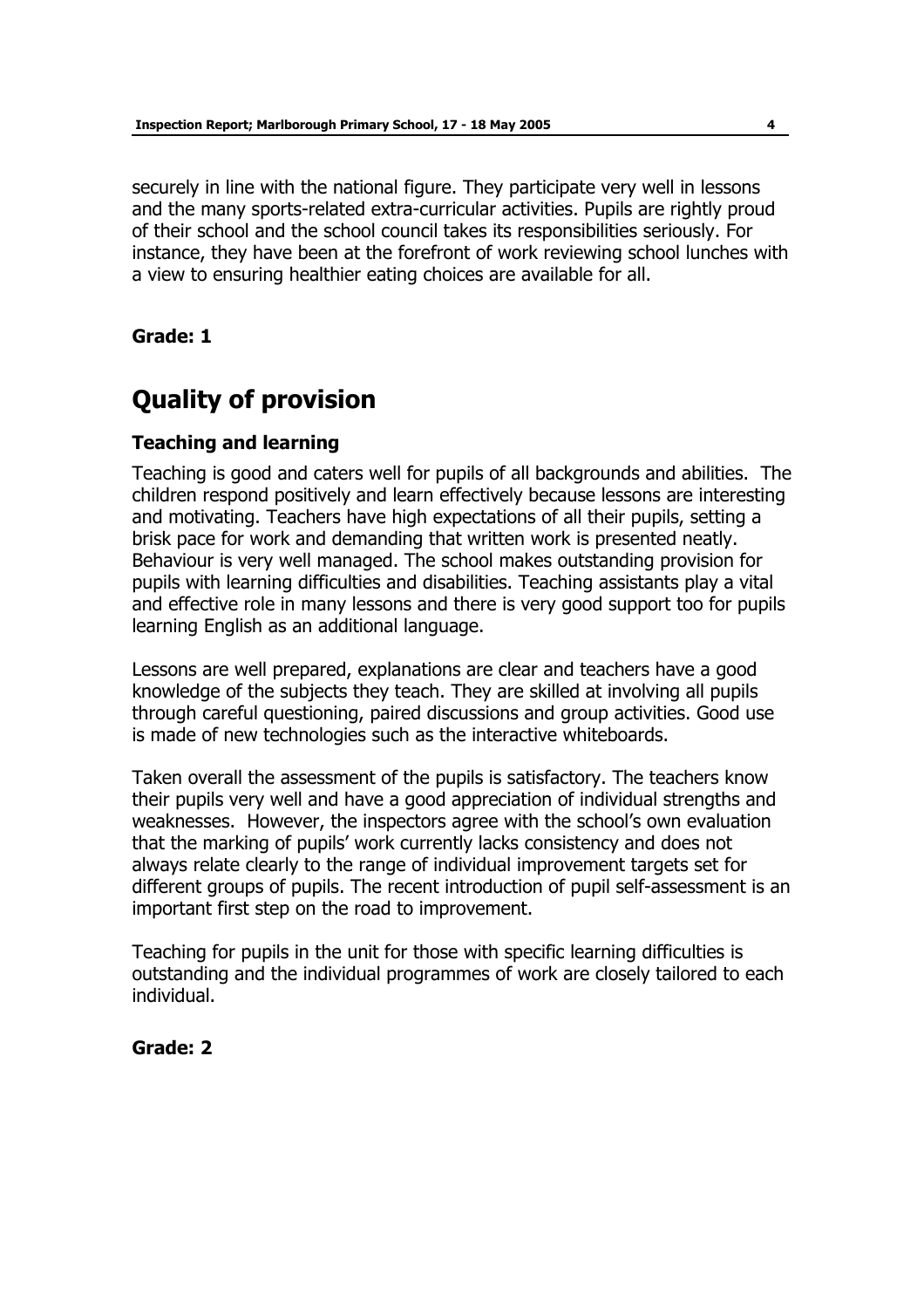#### **Curriculum and other activities**

The school judges its curriculum to be good. However, the inspection team feels that the quality, range and depth of what the school provides for its children are outstanding. Thorough planning and thoughtful provision in the Foundation Stage ensure that the children get off to a flying start. In Years 1 to 6 the school's curriculum is broad, balanced and meets the pupils' needs well. Weaknesses identified in the last inspection report have been addressed and there is good evidence that the school now provides a worthwhile range of experiences in design and technology. Teachers are starting to establish exciting cross curricular links between subjects that enhance the children's understanding and there are sensible plans to develop these still further. The pupils learn how to stay safe and healthy through personal, social and health education and in lessons in science and physical education. There is an exciting variety of out-of-school clubs and activities.

#### **Grade: 1**

### **Care, guidance and support**

Care, guidance and support for pupils are outstanding. The school makes every effort to ensure that pupils feel secure and cared for. The effective health and safety procedures are regularly reviewed. Arrangements for child protection are in place and all adults are aware of their responsibilities in this area.

Pupils have trusting relationships with adults. They express overwhelming confidence in their teachers and enjoy school. Pupils are taught how to take care of themselves and to make healthy and safe choices.

Vulnerable pupils are given excellent support. The school works effectively with many external agencies from whom it seeks advice when necessary. The inspectors agree with the positive views of the very many parents who wrote to express their appreciation of the way that the school has enabled their children to access an exciting and appropriate education in a community where they feel included and valued.

#### **Grade: 1**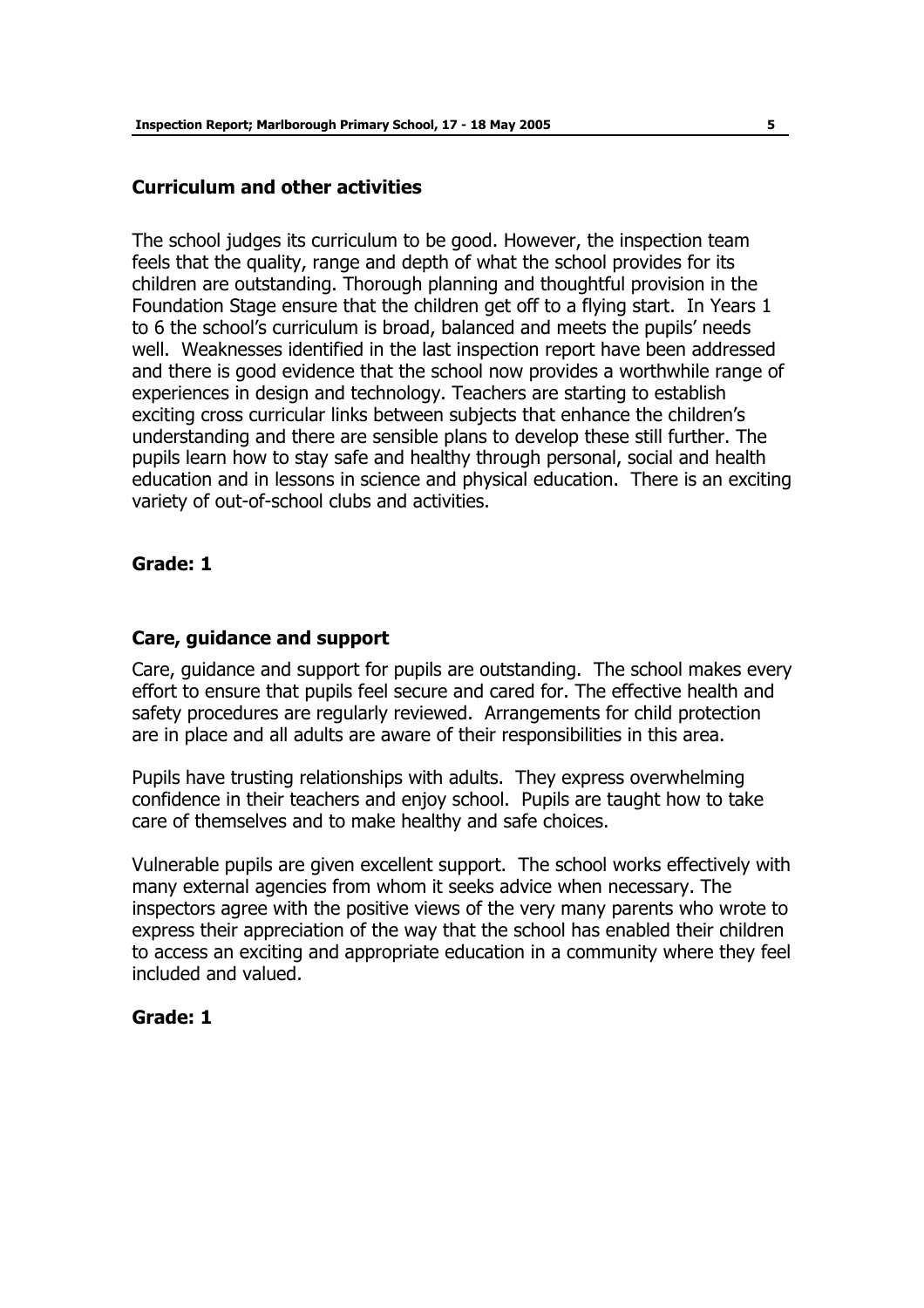# **Leadership and management**

Inspectors agree with the school that the quality of leadership and management are good. There is a shared sense of purpose that permeates the entire staff team and the school's strong commitment to the inclusion of all learners is reflected in every aspect of its work. There is a good blend of experienced and more recently qualified teachers and arrangements for the recruitment and induction of new staff are excellent. Staff at all levels contribute effectively to the personal development and well being of the pupils and there is a similar commitment to helping pupils to achieve their utmost. The school's capacity to improve further is outstanding.

The schoolís development plan identifies a good variety of important work. The views of governors, parents and pupils are canvassed regularly and inform the plan. Although, the senior managers have a mostly secure oversight of the work of the school, they recognise that their current approaches to evaluating school improvement are not always sufficiently focussed or "joined up." For instance, although there is ongoing review of pupils' writing, the school's programme for monitoring teaching does not yet include the teaching of writing as a specific focus for classroom visits.

Although the senior management team has correctly identified the need for the priorities within the school development cycle to be tied more closely to their plans for staff training, overall budget management is good. Funding is used appropriately and the levels of educational resources provided good.

### **Grade: 2**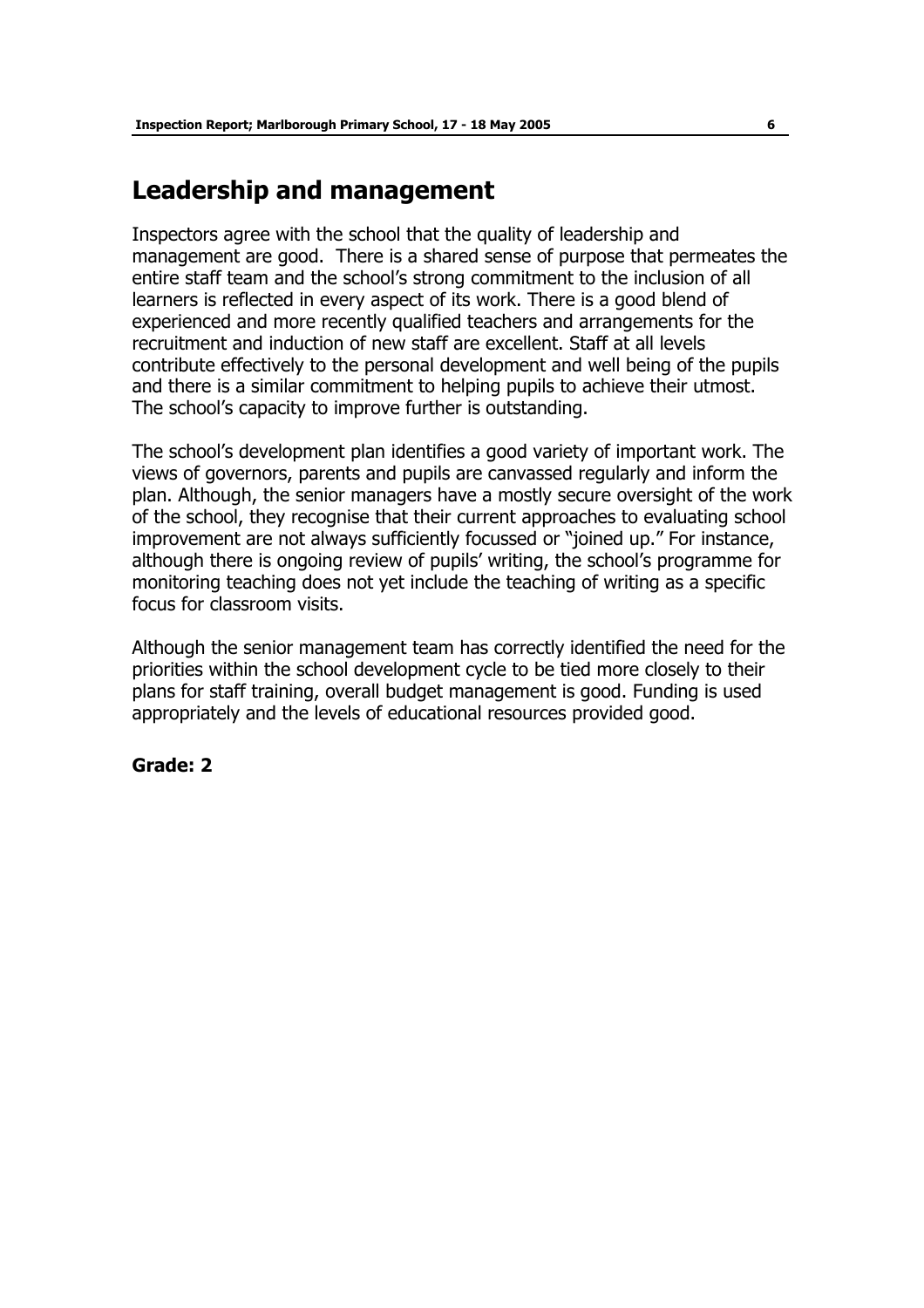**Any complaints about the inspection or the report should be made following the procedures set out in the guidance 'Complaining about HMI-led Ofsted inspections', which is available from Ofstedís website: www.ofsted.gov.uk.**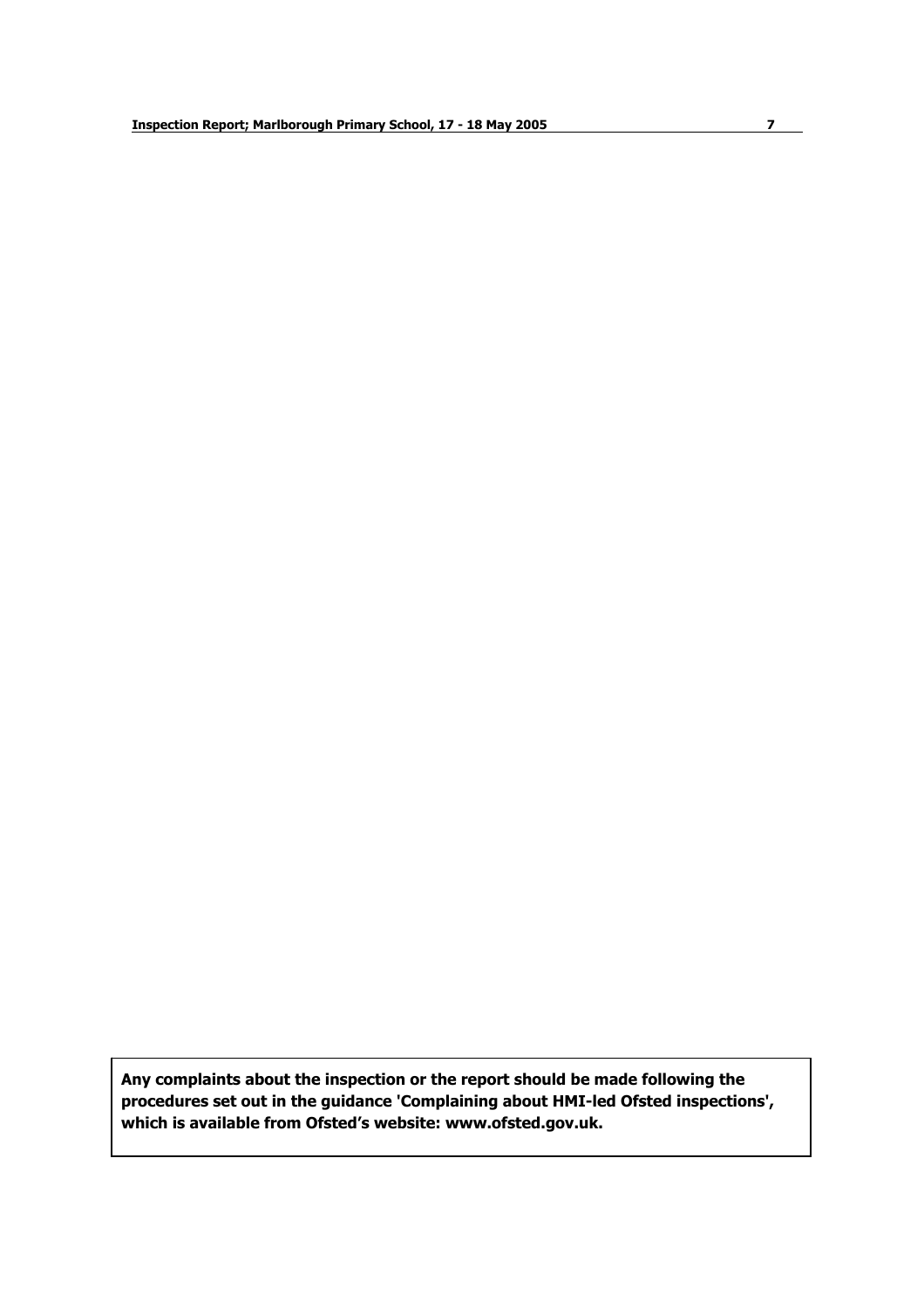# **Annex A**

# **INSPECTION JUDGEMENTS**

| Key to judgements: Grade 1 is outstanding, grade 2 good, grade<br>3 satisfactory, and grade 4 inadequate. | <b>School</b><br><b>Overall</b> | $16 - 19$ |
|-----------------------------------------------------------------------------------------------------------|---------------------------------|-----------|
|                                                                                                           |                                 |           |

### **OVERALL EFFECTIVENESS**

| How effective, efficient and inclusive is the provision of<br>education, integrated care and any extended services in<br>meeting the needs of learners? | $\overline{\mathbf{2}}$ |     |
|---------------------------------------------------------------------------------------------------------------------------------------------------------|-------------------------|-----|
| How well does the school work in partnership with others to<br>promote learners' well-being?                                                            | 2                       |     |
| The quality and standards in the Foundation Stage                                                                                                       | ר                       |     |
| The effectiveness of the school's self-evaluation                                                                                                       | 2                       |     |
| The capacity to make any necessary improvements                                                                                                         | V                       | Y/N |
| Effective steps have been taken to promote improvement since the Y<br>last inspection                                                                   |                         | Y/N |

# **ACHIEVEMENT AND STANDARDS**

| How well do learners achieve?                                                 |  |
|-------------------------------------------------------------------------------|--|
| The <i>standards</i> reached by learners                                      |  |
| How well learners' make <i>progress</i> , taking account of any significant 2 |  |
| variations between groups of learners                                         |  |
| How well learners with learning difficulties and disabilities make            |  |
| progress                                                                      |  |

# **PERSONAL DEVELOPMENT AND WELL-BEING**

| How good is the overall personal development and well-<br>being of the learners? |  |
|----------------------------------------------------------------------------------|--|
| The extent of learners' spiritual, moral, social and cultural                    |  |
| development                                                                      |  |
| The behaviour of learners                                                        |  |
| How well learners enjoy their education                                          |  |
| The extent to which learners adopt safe practices                                |  |
| The extent to which learners adopt healthy lifestyles                            |  |
| The extent to which learners make a positive contribution to the                 |  |
| community.                                                                       |  |
| How well learners develop workplace and other skills that will                   |  |
| contribute to their future economic well-being                                   |  |

### **THE QUALITY OF PROVISION**

| How effective are teaching and learning in meeting the full 2 |   |  |
|---------------------------------------------------------------|---|--|
| range of learners' needs?                                     |   |  |
| How well do the curriculum and other activities meet the      |   |  |
| range of needs and interests of learners?                     |   |  |
| How well are learners cared for, guided and supported?        |   |  |
| How well does the provision promote the well-being of         | 1 |  |
| learners?                                                     |   |  |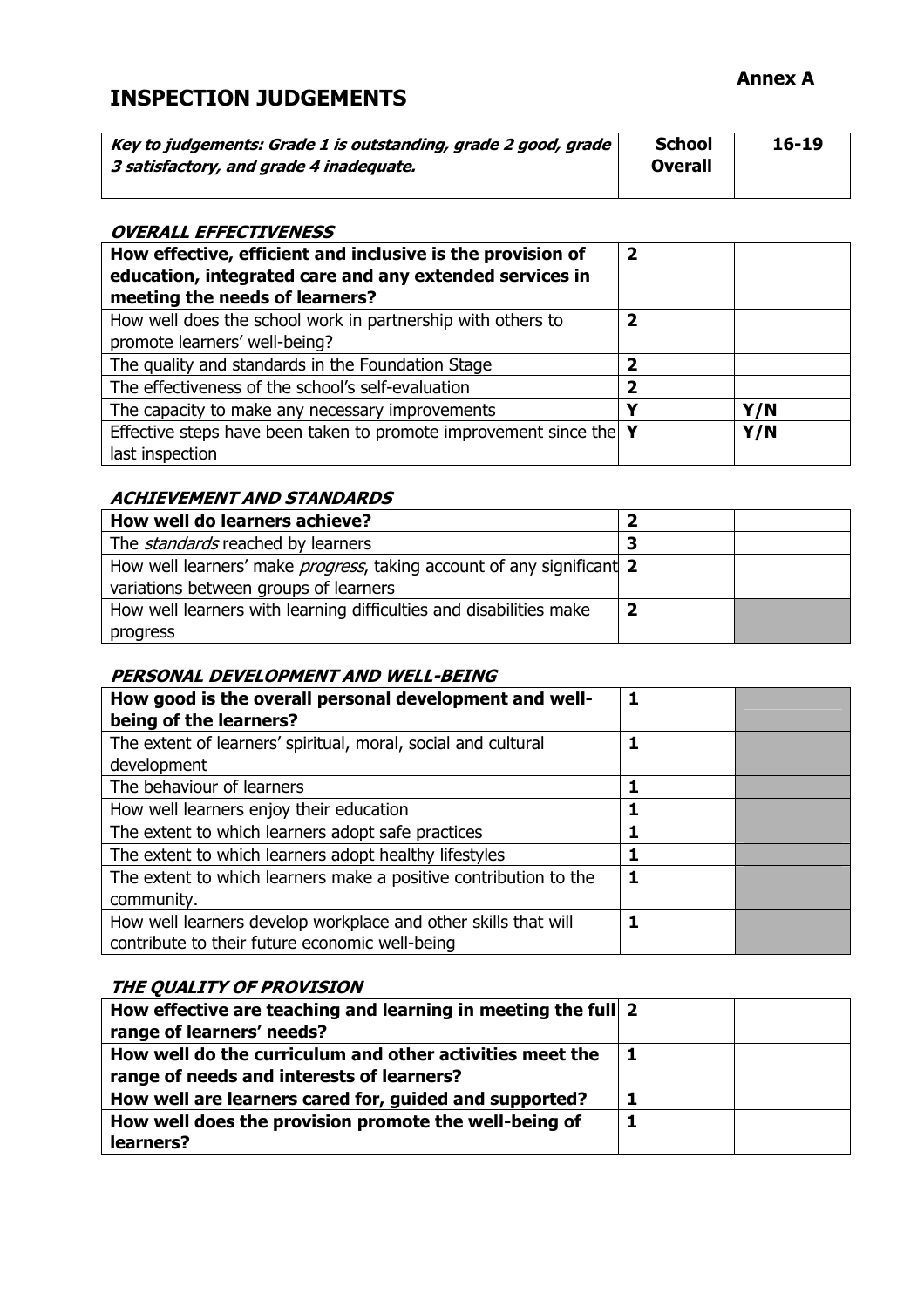# **Annex A**

# **LEADERSHIP AND MANAGEMENT**

| How effective are leadership and management in raising             | $\mathbf{2}$            |     |
|--------------------------------------------------------------------|-------------------------|-----|
| achievement and supporting all learners?                           |                         |     |
| How effectively leaders and managers at all levels set clear       | $\overline{2}$          |     |
| direction leading to improvement and promote high quality of care  |                         |     |
| and education                                                      |                         |     |
| How effectively performance is monitored, evaluated and improved 2 |                         |     |
| to meet challenging targets, through quality assurance and self-   |                         |     |
| review                                                             |                         |     |
| How well equality of opportunity is promoted and discrimination    | 1                       |     |
| tackled so that all learners achieve as well as they can           |                         |     |
| How effectively and efficiently resources are deployed to achieve  | $\overline{\mathbf{2}}$ |     |
| value for money                                                    |                         |     |
| The extent to which governors and other supervisory boards         | $\overline{\mathbf{2}}$ |     |
| discharge their responsibilities                                   |                         |     |
| The adequacy and suitability of staff to ensure that learners are  | Y                       | Y/N |
| protected                                                          |                         |     |

| The extent to which schools enable learners to be healthy                                                                                   | Yes/No/NA |
|---------------------------------------------------------------------------------------------------------------------------------------------|-----------|
| Learners are encouraged and enabled to take regular exercise                                                                                | Yes       |
| Learners are discouraged from smoking and substance abuse                                                                                   | Yes       |
| Learners are taught about sexual health risks                                                                                               | Yes       |
| Learners are encouraged and enabled to eat and drink healthily                                                                              | Yes       |
| The extent to which providers ensure that learners stay safe.                                                                               | Yes/No/NA |
| Procedures for Child Protection meet the requirements of Working Together to<br>Safeguard Children                                          | Yes       |
| Learners are taught about key risks and how to deal with them                                                                               | Yes       |
| How well learners enjoy and achieve                                                                                                         | Yes/No/NA |
| Support is given to learners with poor behaviour and attendance                                                                             | Yes       |
| Learners' personal and academic development are monitored                                                                                   | Yes       |
| The extent to which learners make a positive contribution                                                                                   | Yes/No/NA |
| Learners are helped to develop stable, positive relationships                                                                               | Yes       |
| Learners, individually and collectively, are consulted when key decisions<br>affecting them have to be made and their views are listened to | Yes       |
| Action is taken to reduce anti-social behaviour, such as bullying and racism                                                                | Yes       |
| The extent to which schools enable learners to achieve economic well-<br>being                                                              | Yes/No/NA |
| There is provision to promote learners' basic skills                                                                                        | Yes       |
| Learners have opportunities to develop their enterprise and financial skills, and<br>work in teams                                          | Yes       |
| Education and training for all learners in 14-19 is co-ordinated to give<br>experience of work based learning                               | n/a       |